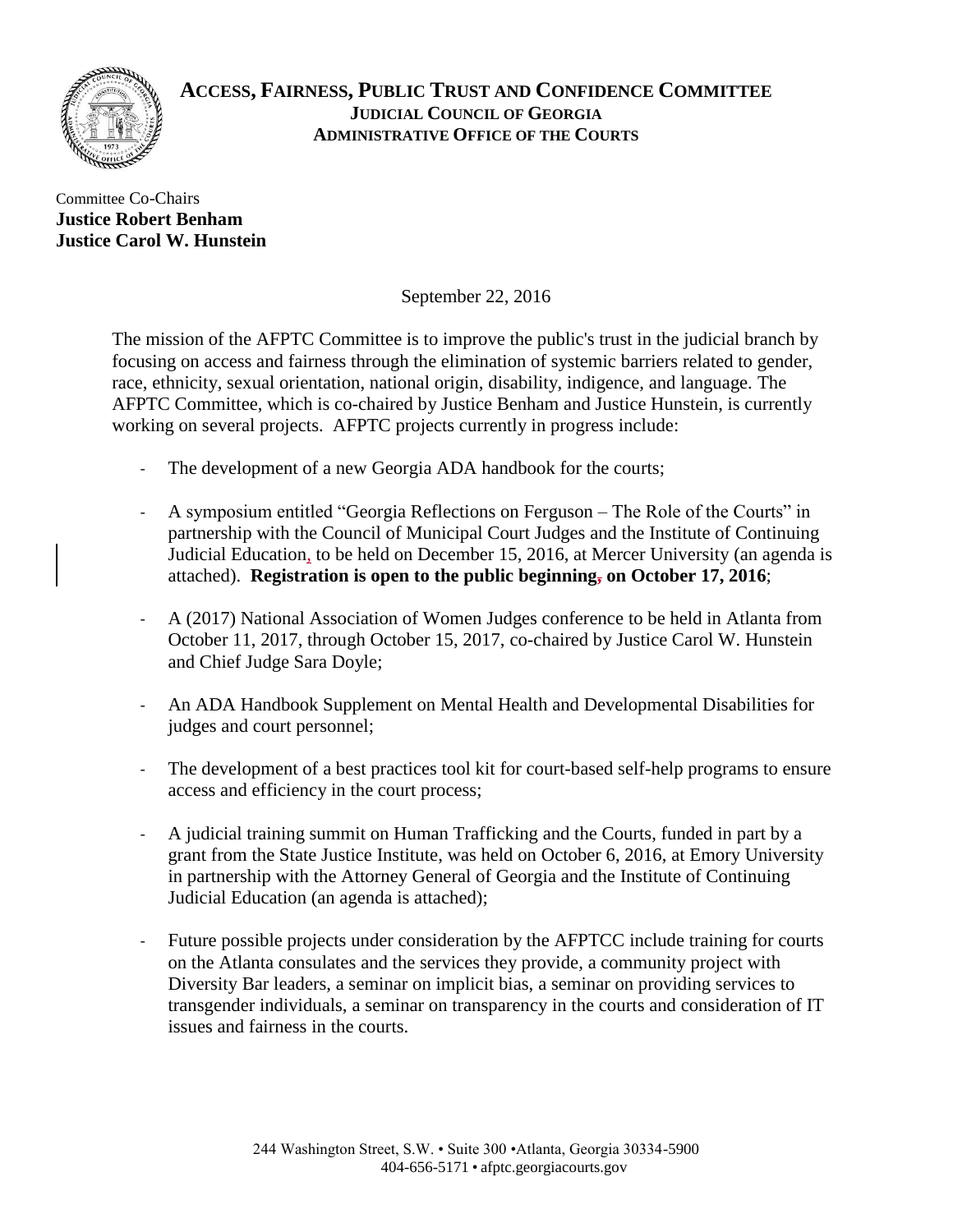

Atlanta February 4, 2016

The Honorable Supreme Court met pursuant to adjournment.

The following order was passed:

Upon consideration, the Court hereby establishes the Judicial Council Access, Fairness, Public Trust and Confidence Standing Committee with the mission of improving the public's trust in the judicial branch by focusing on access and fairness through the elimination of systemic barriers related to gender, race, ethnicity, sexual orientation, national origin, disability, indigence, and language. This Committee is created as a successor to the Access, Fairness, Public Trust and Confidence Standing Committee which shall sunset on February 9, 2016. The Administrative Office of the Courts shall provide staff support to the Committee.

In accordance with the Bylaws of the Judicial Council of Georgia, membership shall include at least one current Judicial Council member. Future membership terms shall run concurrent to the Judicial Council strategic plans. The following members are hereby appointed to the Judicial Council Access, Fairness, Public Trust and Confidence Standing Committee for terms ending June 30, 2018:

| <b>Justice Robert Benham</b> | Supreme Court of Georgia                                            |
|------------------------------|---------------------------------------------------------------------|
| Justice Carol W. Hunstein    | Supreme Court of Georgia                                            |
| Chief Judge Sara L. Doyle    | Court of Appeals of Georgia                                         |
| Judge Horace J. Johnson, Jr. | Superior Court, Alcovy Circuit                                      |
| Judge Gail S. Tusan          | Superior Court, Atlanta Circuit                                     |
| Judge Jason B. Thompson      | <b>State Court of Fayette County</b>                                |
| Judge Cassandra Kirk         | Magistrate Court of Fulton County                                   |
| <b>Judge Sherry Moore</b>    | Probate Court of Jackson County                                     |
| Judge LaTisha Dear Jackson   | <b>Municipal Court of Stone Mountain</b>                            |
|                              | Presiding Judge Robert V. Rodatus Juvenile Court of Gwinnett County |
| <b>Tracy Johnson</b>         | Clerk/Court Administrator Representative 1                          |
| Will Simmons                 | Clerk/Court Administrator Representative 2                          |
| V. Sharon Edenfield, Esq.    | State Bar of Georgia Young Lawyers Division                         |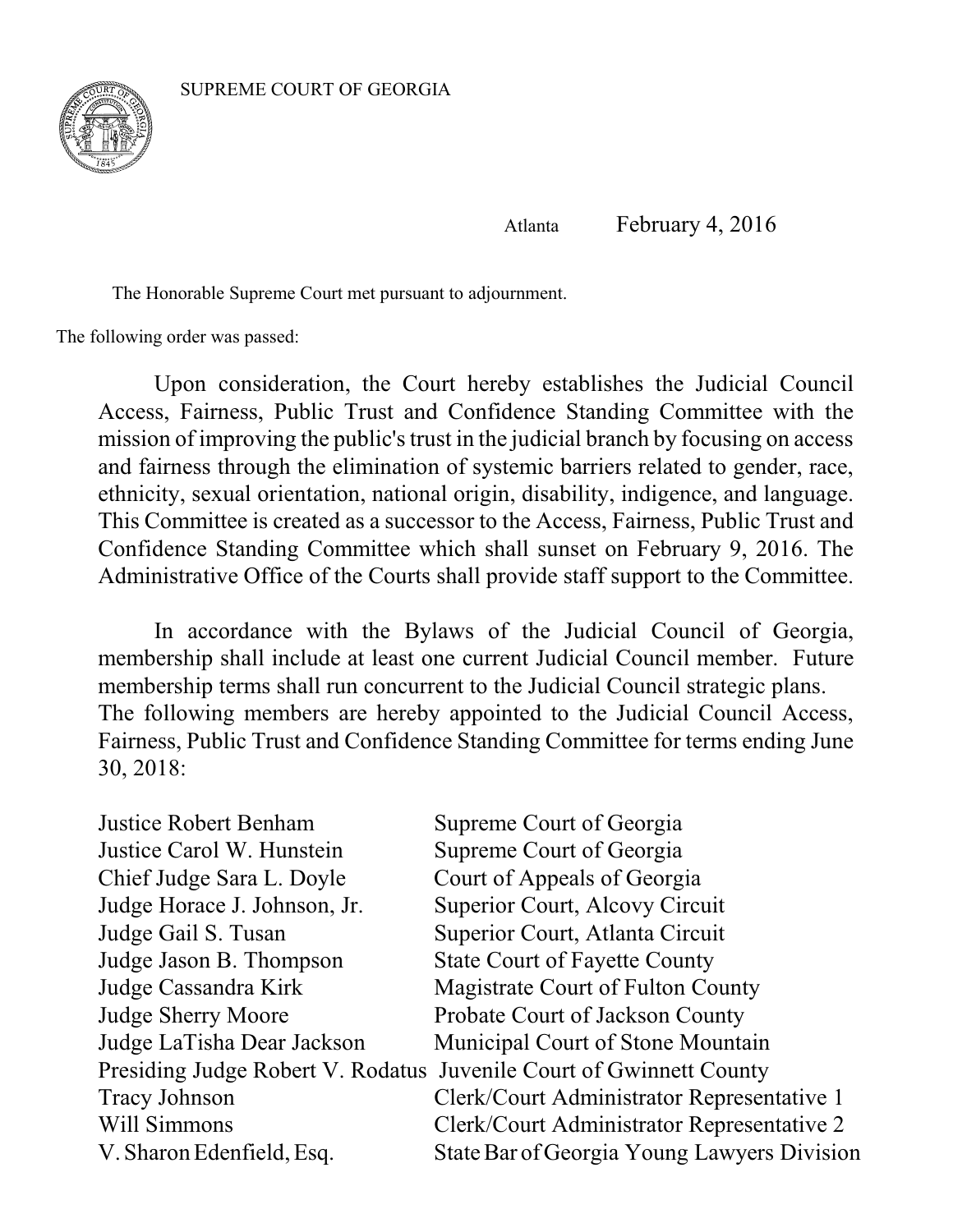Coy Johnson, Jr., Esq. Gate City Bar Association David M. Sneed, Esq. State Bar of Georgia

Joy Lampley-Fortson, Esq. Ga Association of Black Women Attorneys Lori Gelchion, Esq. Georgia Association of Women Lawyers Monica Khant, Esq. Ga Asian Pacific American Bar Association

Justice Robert Benham and Justice Carol W. Hunstein shall serve as Co-Chairpersons until further designated.

#### **SUPREME COURT OF THE STATE OF GEORGIA** Clerk's Office, Atlanta

 I hereby certify that the above is a true extract from the minutes of the Supreme Court of Georgia Witness my signature and the seal of said court hereto affixed the day and year last above written.

Thrise & Bunne Clerk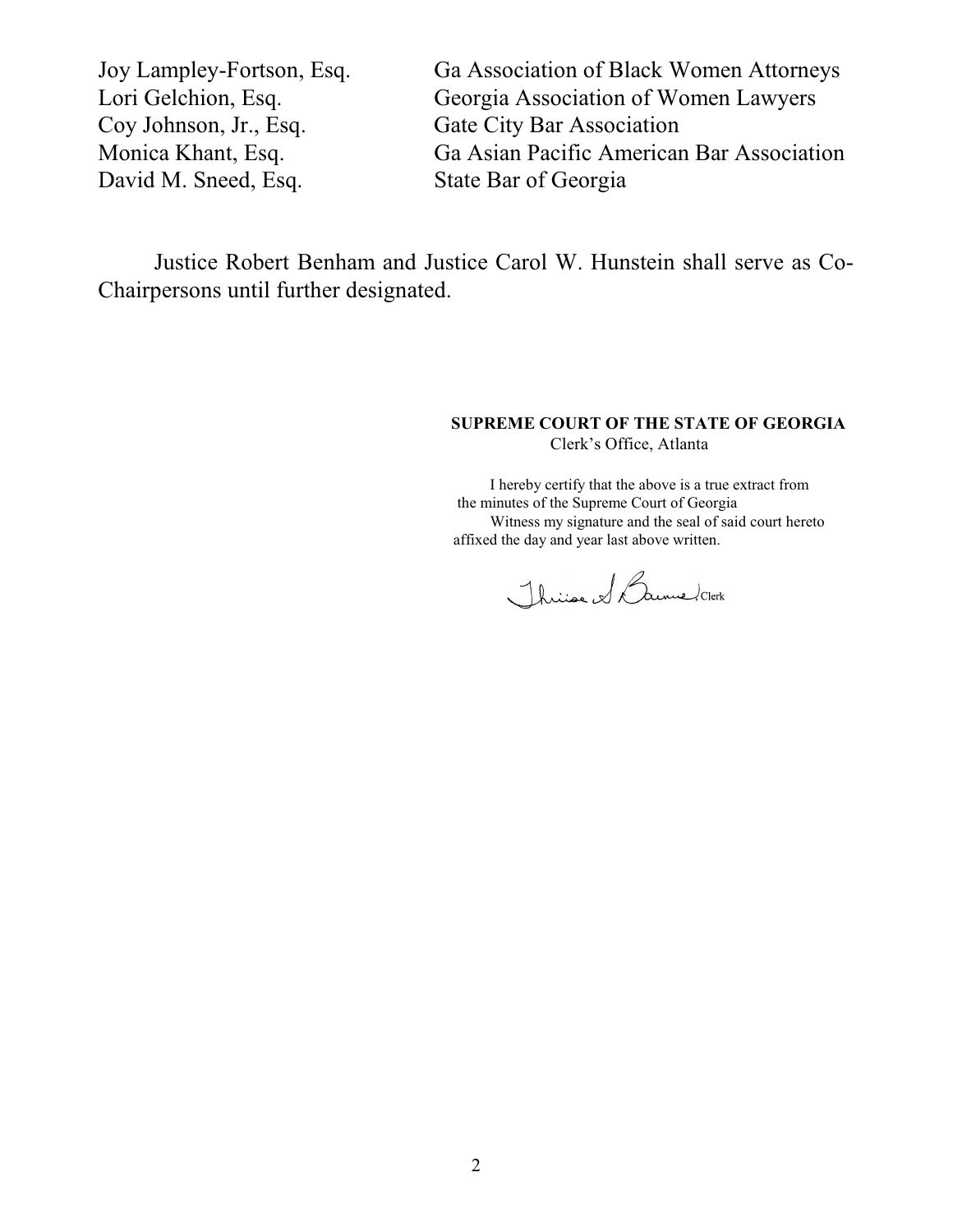### **HUMAN TRAFFICKING AND THE COURTS SUMMIT**

# **Sponsored by**:

 *Judicial Council of Georgia's Access, Fairness, Public Trust and Confidence Committee and the Administrative Office of the Courts*

#### *with the*

- *Office of the Attorney General of Georgia*
- *Institute for Continuing Judicial Education – University of Georgia*

# *and*

*Emory University – School of Law*

## **Partners**:

- *Criminal Justice Coordinating Council*
- *Department of Family and Children Services*
- *DeKalb County District Attorney's Office*
- *Georgia Assylum and Immigration Network*
- *Office of the Child Advocate*
- *Wellspring Living*
- *youthSpark*

### **Credit Hours Information**:

- *7.5 MCJE credit hours, for Superior Court and State Court Judges; others check with the ICJE.*
- *6 CLE credit hours with 3 trial credit hours.*

### **Registration Fee**:

*A registration fee of \$30 is required for meals and beverages.*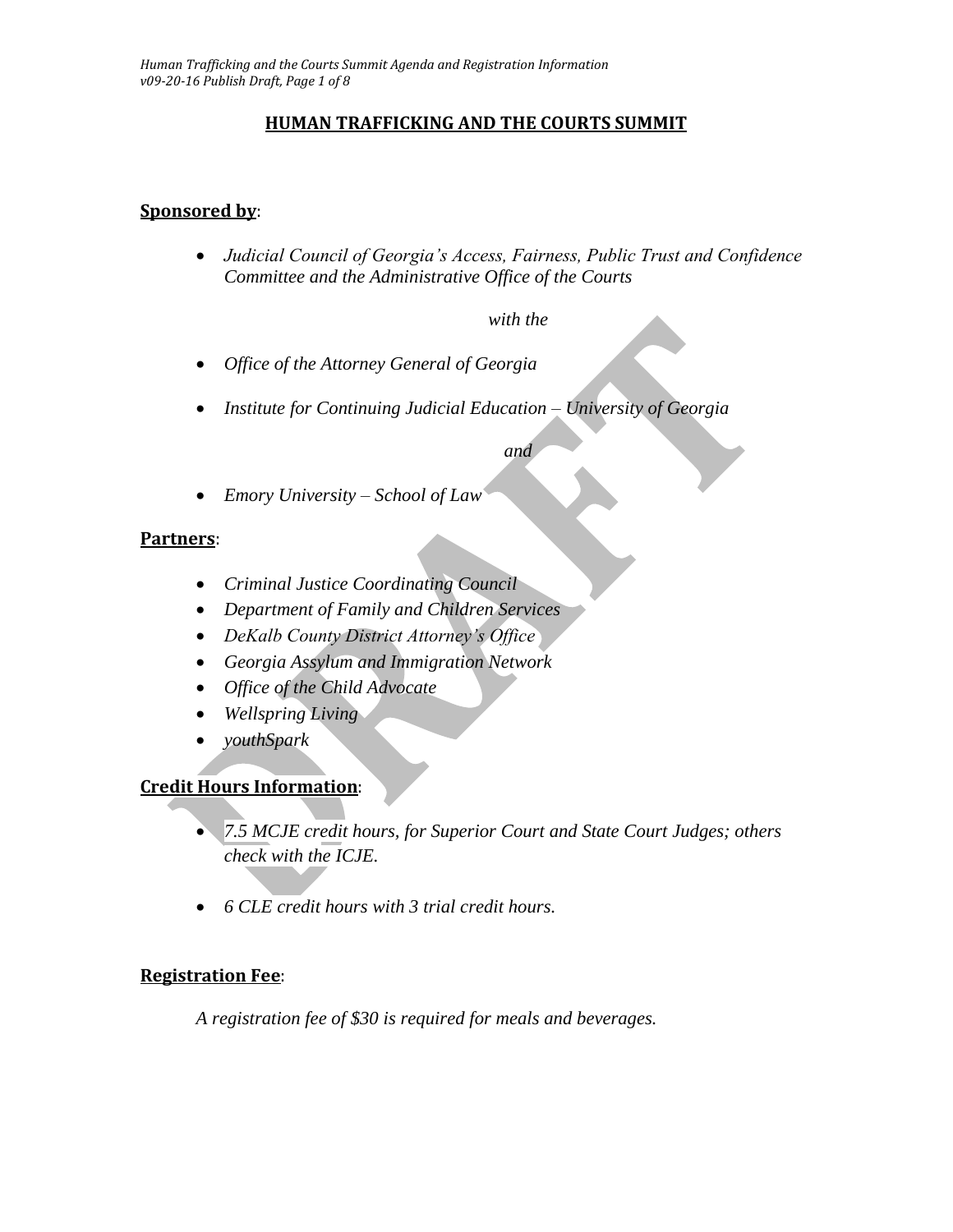# **Agenda**:

|      | <b>Title</b>                                                                                                                                                                                                                                                                                                                                                                                            | Presenter/Panel                                                                                                                                                       |  |  |
|------|---------------------------------------------------------------------------------------------------------------------------------------------------------------------------------------------------------------------------------------------------------------------------------------------------------------------------------------------------------------------------------------------------------|-----------------------------------------------------------------------------------------------------------------------------------------------------------------------|--|--|
| 8:15 | <b>Registration and Coffee</b>                                                                                                                                                                                                                                                                                                                                                                          |                                                                                                                                                                       |  |  |
| 8:50 | Welcome by Robert A. Shapiro, Dean Emory University School<br>of Law                                                                                                                                                                                                                                                                                                                                    | Robert A. Shapiro                                                                                                                                                     |  |  |
|      | Melissa D. Carter, Executive Director of Emory Law's Barton<br>Child Law and Policy Center                                                                                                                                                                                                                                                                                                              | Melissa D. Cater                                                                                                                                                      |  |  |
|      | Presiding Justice P. Harris Hines, Supreme Court of Georgia                                                                                                                                                                                                                                                                                                                                             | <b>Presiding Justice Hines</b>                                                                                                                                        |  |  |
| 9:00 | Overview of Human Trafficking - What is it?                                                                                                                                                                                                                                                                                                                                                             | <b>Attorney General Sam</b><br>Olens, Georgia Attorney                                                                                                                |  |  |
|      | Definition (International (Palermo Protocol),<br>Trafficking Victims Protection Act, State (OCGA 16-5-                                                                                                                                                                                                                                                                                                  | General's Office                                                                                                                                                      |  |  |
|      | 46)<br>Labor Trafficking<br>Sex Trafficking (adults and children).                                                                                                                                                                                                                                                                                                                                      | Camila Wright<br>Human Trafficking                                                                                                                                    |  |  |
|      | Difference between adult prostitution and Human<br>Trafficking<br>Is this a problem in Georgia?<br>$\bullet$                                                                                                                                                                                                                                                                                            | Prosecutor<br><b>Assistant Attorney</b><br>General, Georgia Attorney<br>General's Office                                                                              |  |  |
|      | Efforts to Combat Human Trafficking in Georgia<br>Georgia laws that have been enacted over the past                                                                                                                                                                                                                                                                                                     |                                                                                                                                                                       |  |  |
|      | several years (HB 200 - 2011, Safe Harbor, Trafficking<br>Notice, OCGA 16-5-47)                                                                                                                                                                                                                                                                                                                         |                                                                                                                                                                       |  |  |
|      | Demand for Human Trafficking Victims                                                                                                                                                                                                                                                                                                                                                                    |                                                                                                                                                                       |  |  |
|      |                                                                                                                                                                                                                                                                                                                                                                                                         |                                                                                                                                                                       |  |  |
| 9:30 | <b>Break</b>                                                                                                                                                                                                                                                                                                                                                                                            |                                                                                                                                                                       |  |  |
| 9:40 | Recognizing Justice-Involved Victims and Understanding Their<br><b>Needs</b>                                                                                                                                                                                                                                                                                                                            | Moderator: Honorable<br>Sara Doyle, Chief Judge,<br><b>Georgia Court of Appeals</b>                                                                                   |  |  |
|      | How can justice system stakeholders work to identify<br>victims and respond to their needs?<br>What types of cases may involve trafficking victims?<br>$\bullet$<br>In family/juvenile courts, what does this process look<br>$\bullet$<br>like and how does it differ from criminal court?<br>What does it mean to be "trauma-informed" and how<br>$\bullet$<br>does this apply to the justice system? | Ambassador Susan<br>Coppedge, Ambassador-<br>at-Large to Monitor and<br>Combat Trafficking in<br>Persons and Senior<br>Advisor to the Secretary<br>of State (invited) |  |  |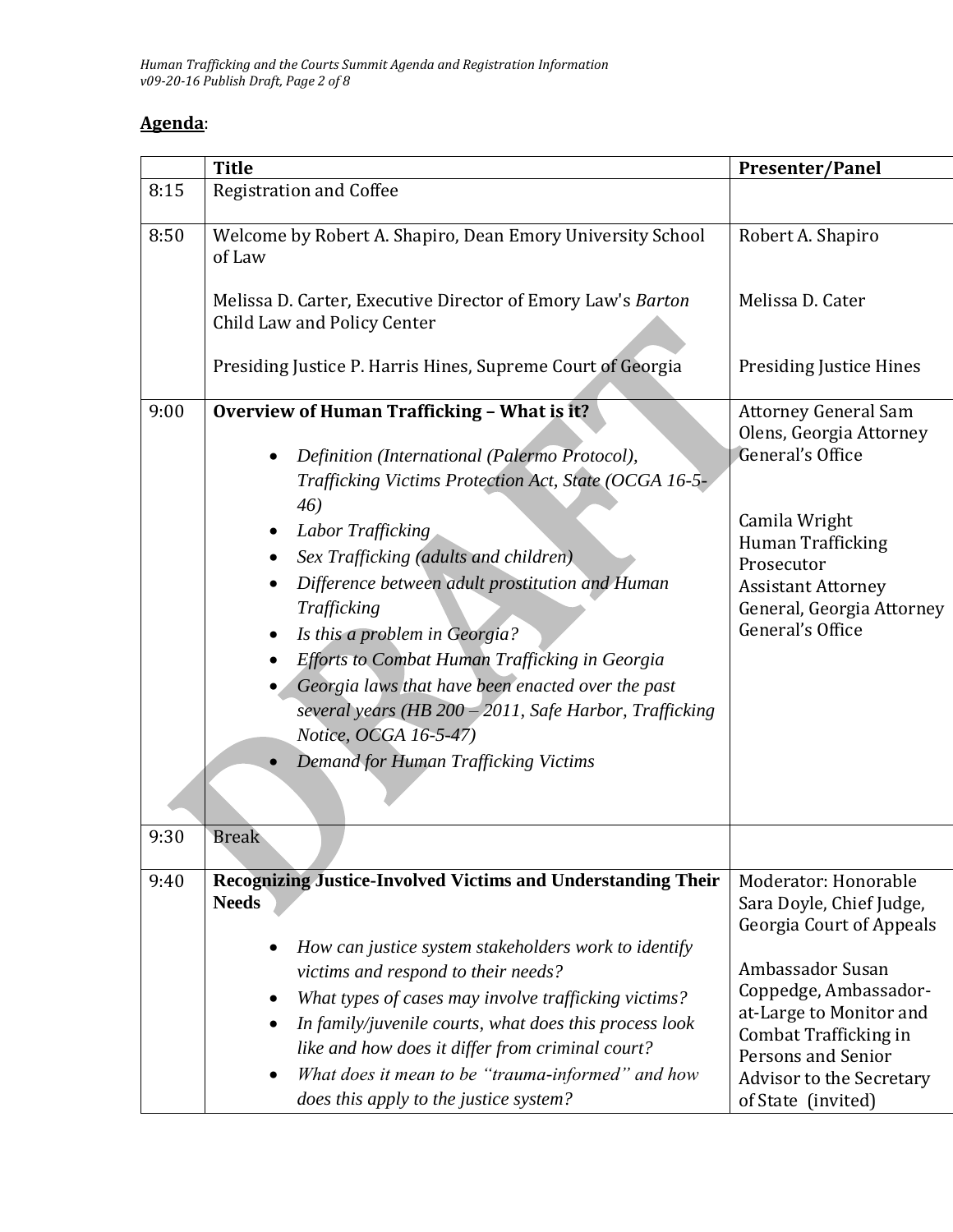|       | How does sex trafficking intersect with domestic<br>$\bullet$<br>violence and sexual assault?<br>What are some indicators of trafficking?                                                                                                                                                                                                                                                                                                                                                                                                                                                | Honorable Willie Lovett,<br>Judge, Fulton County<br>Juvenile Court<br>Honorable Fernando<br>Camacho, Judge, Suffolk<br>County Court, 10th<br>Judicial District, Court of<br>Claims Judge and Acting<br>Supreme Court Justice,<br>originator of the first<br>human trafficking court in<br>New York |
|-------|------------------------------------------------------------------------------------------------------------------------------------------------------------------------------------------------------------------------------------------------------------------------------------------------------------------------------------------------------------------------------------------------------------------------------------------------------------------------------------------------------------------------------------------------------------------------------------------|----------------------------------------------------------------------------------------------------------------------------------------------------------------------------------------------------------------------------------------------------------------------------------------------------|
|       |                                                                                                                                                                                                                                                                                                                                                                                                                                                                                                                                                                                          | Camila Wright Zolfaghari<br>Human Trafficking<br>Prosecutor,<br><b>Assistant Attorney</b><br>General, Georgia Attorney<br>General's Office                                                                                                                                                         |
| 10:30 | <b>Break</b>                                                                                                                                                                                                                                                                                                                                                                                                                                                                                                                                                                             |                                                                                                                                                                                                                                                                                                    |
| 10:40 | How courts can respond to the issues of Human Trafficking<br>What can judges do to address human trafficking? (e.g.<br>leadership, convening stakeholders, etc.)<br>How did your court model get started? When did you<br>$\bullet$<br>realize that the court needed to do things differently?<br>What sort of cases do you handle? How are cases<br>identified and processed? How is this different than<br>traditional cases case processing?<br>How is the program funded and staffed?<br>$\bullet$<br>How do you define success? What are your outcomes?<br>(statistics and stories) | Danielle Malangone,<br>Director, National Anti-<br>Trafficking Strategies,<br><b>Center for Court</b><br>Innovation<br>Honorable Paul M.<br>Herbert, Judge, Franklin<br>County Municipal Court,<br>Columbus, OH (Ohio<br><b>CATCH Court)</b>                                                       |
| 11:00 | <b>Break</b>                                                                                                                                                                                                                                                                                                                                                                                                                                                                                                                                                                             |                                                                                                                                                                                                                                                                                                    |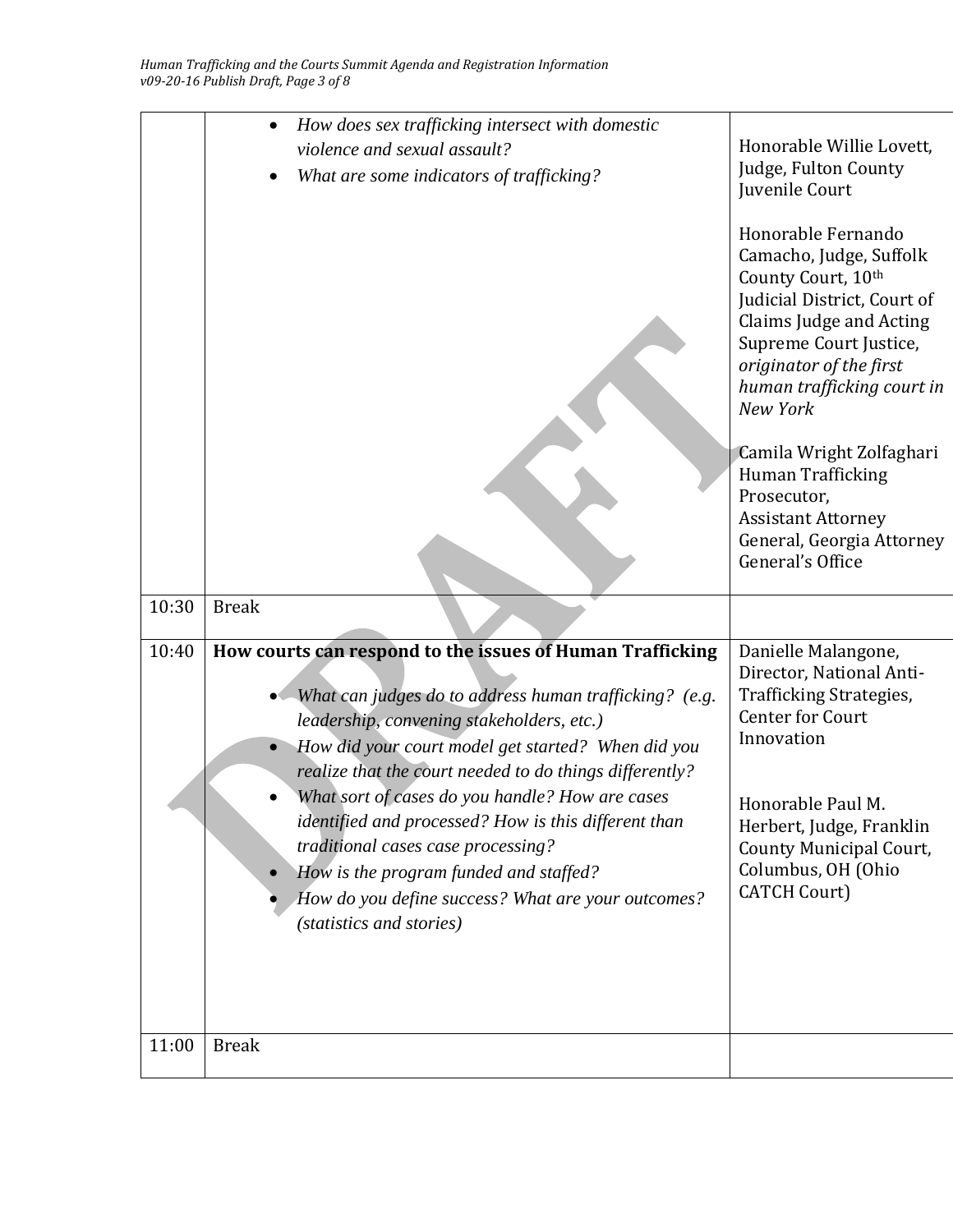| 11:10 | <b>Children in Foster Care and Human Trafficking</b><br>The impact & requirements for children in foster care of<br>Preventing Sex Trafficking and<br>1)<br>Strengthening Families Act and<br>Trafficking Victims Protection Act;<br>2)<br>Multi-disciplinary protocol for the investigation and<br>prosecution of child abuse and sexual exploitation;<br>The Safe Harbor Bill Service Plan                                                                                                                                                                           | Moderator: Honorable<br>Peggy Walker, Judge,<br>Douglas County Juvenile<br>Court<br>Ashley Willcott, Director,<br>Georgia Office of the Child<br>Advocate<br>Jodi Spiegel, Assistant<br>Director, Director,<br>Georgia Office of the Child<br>Advocate                                                                                                                                                                       |
|-------|------------------------------------------------------------------------------------------------------------------------------------------------------------------------------------------------------------------------------------------------------------------------------------------------------------------------------------------------------------------------------------------------------------------------------------------------------------------------------------------------------------------------------------------------------------------------|------------------------------------------------------------------------------------------------------------------------------------------------------------------------------------------------------------------------------------------------------------------------------------------------------------------------------------------------------------------------------------------------------------------------------|
|       |                                                                                                                                                                                                                                                                                                                                                                                                                                                                                                                                                                        | Beth Locker, Federal<br>Grants Manager, Georgia<br>Division of Family and<br>Children Services                                                                                                                                                                                                                                                                                                                               |
| 12:00 | Lunch (included in registration fee)                                                                                                                                                                                                                                                                                                                                                                                                                                                                                                                                   |                                                                                                                                                                                                                                                                                                                                                                                                                              |
| 12:15 | Spoken Word Presentation                                                                                                                                                                                                                                                                                                                                                                                                                                                                                                                                               | Crystal Williams and<br>Company                                                                                                                                                                                                                                                                                                                                                                                              |
| 12:25 | Break - stretch                                                                                                                                                                                                                                                                                                                                                                                                                                                                                                                                                        |                                                                                                                                                                                                                                                                                                                                                                                                                              |
| 12:30 | A View from the Bar: What Attorneys Want Judges to Know<br>About the Prosecution of HT Cases<br>Information on the training that prosecutors are<br>receiving around the state to have the ability to<br>prosecute an HT case in state court.<br>Case study of HT case involving the trafficking of a boy<br>tried by Judge David Emerson.<br>How prosecutor offices are handling the arrests of adult<br>women or men for "prostitution."<br>Do Georgia Courts need a paradigm shift in our adult<br>courts on issues of adult prostitution vs. human<br>trafficking? | Moderator: Dalia Racine,<br><b>Assistant District</b><br>Attorney, DeKalb County<br>Judge David Emerson,<br><b>Douglas County Superior</b><br>Court Judge<br>Jennifer Hendee,<br><b>Assistant District</b><br>Attorney, Gwinnett<br>County<br>Esther Panitch, Defense<br>Attorney, The Panitch<br>Law Group, P.C.<br>Honorable Sherry Boston,<br>Solicitor General and<br>District Attorney Elect,<br>DeKalb County, Georgia |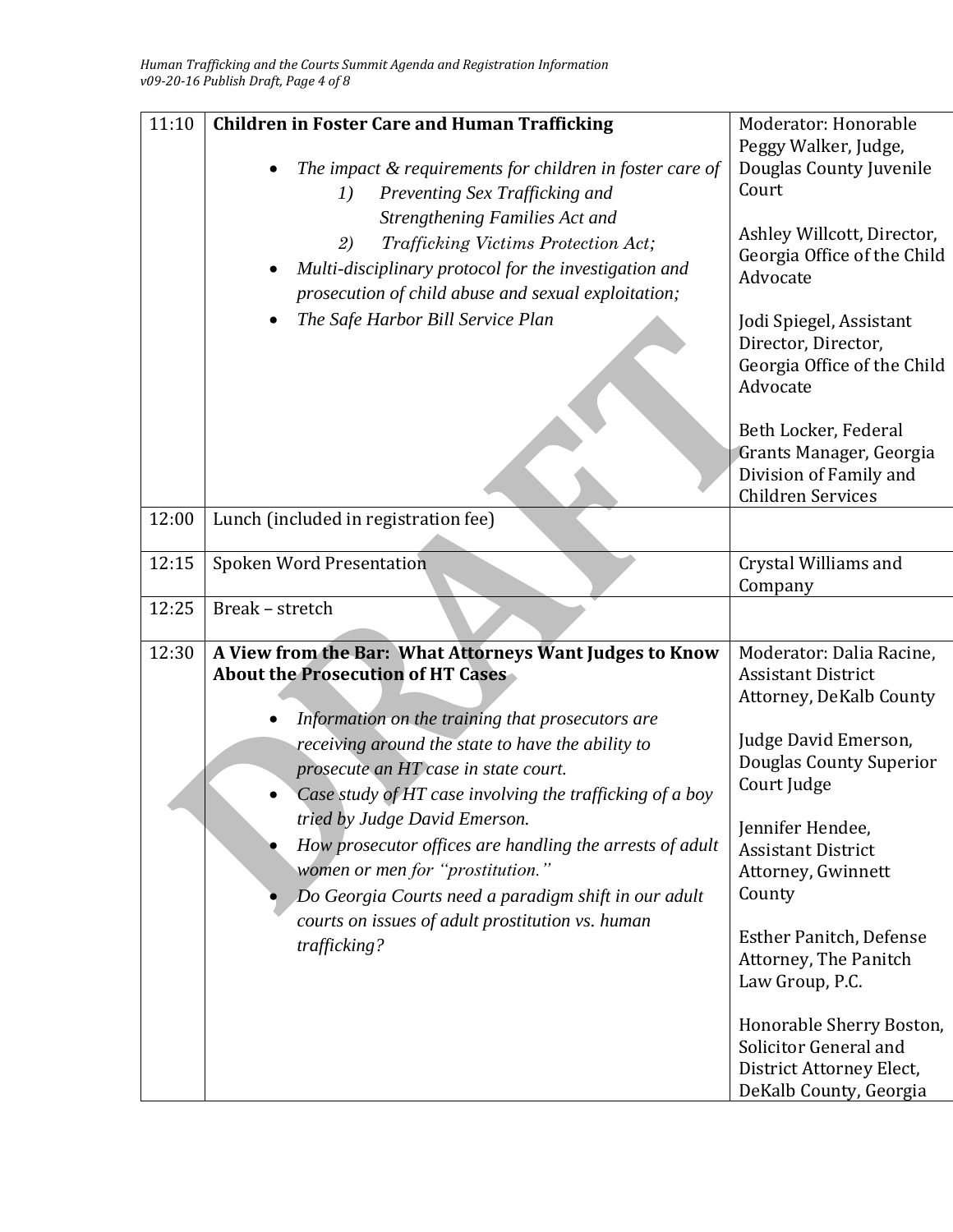| 1:10         | <b>Break</b>                                                                                                                                                                                                                                                                                                                                                                                                                                                                                                                                                                                                                                                          |                                                                                                                                                                                                                                                                                                                                                                                                                                                                                                           |
|--------------|-----------------------------------------------------------------------------------------------------------------------------------------------------------------------------------------------------------------------------------------------------------------------------------------------------------------------------------------------------------------------------------------------------------------------------------------------------------------------------------------------------------------------------------------------------------------------------------------------------------------------------------------------------------------------|-----------------------------------------------------------------------------------------------------------------------------------------------------------------------------------------------------------------------------------------------------------------------------------------------------------------------------------------------------------------------------------------------------------------------------------------------------------------------------------------------------------|
| 1:20         | Nuts and Bolts: Jurisdiction and Evidence Issues in HT<br><b>Cases</b><br>What is the exclusive and the concurrent jurisdiction of<br>federal and state courts in HT cases?<br>What are the jurisdictional considerations if a crime<br>occurs in more than one county or state?<br>How do you determine where a crime occurred for<br>purposes of venue?<br>When is it appropriate to use close circuit testimony in<br>cases for victims under 17 years of age based on<br>O.C.G.A. § 17-8-55, and for victims 17 years of age or<br>older?                                                                                                                         | Moderator: Katherine<br>Hoffer, Assistant United<br><b>States Attorney, Northern</b><br>District of Georgia<br>Honorable Leslie Abrams,<br>Judge, United States<br>District Court, Middle<br>District of Georgia<br>(invited)<br>Dalia Racine or Destiny<br>Harris, Assistant District<br><b>Attorney, DeKalb County</b><br>District Attorney's Office<br>Nathan Whiteman, Agent,<br>Federal Bureau of<br>Investigation<br>Jeff Ertel, Senior<br><b>Litigation Attorney at</b><br><b>Federal Defender</b> |
|              |                                                                                                                                                                                                                                                                                                                                                                                                                                                                                                                                                                                                                                                                       | Program, Inc. (invited)                                                                                                                                                                                                                                                                                                                                                                                                                                                                                   |
| 2:00<br>2:10 | <b>Break</b><br><b>What Services Victims Need and What Resources are</b><br><b>Available?</b><br>What specific services are available for both child and<br>adult victims?<br>What questions do I need to ask of attorneys and<br>advocates to make the best decisions about the most<br>appropriate resources?<br>Based on the underlying needs of trafficking victims,<br>what are the most effective interventions? (trauma-<br>informed, DV/sexual assault provider, etc.)<br>How do I access the resources?<br>How can service providers partner with the courts to<br>help identify victims and connect them to services?<br>Who do I contact to get more info? | Moderator: Honorable<br>Cassandra Kirk, Chief<br>Judge Magistrate Court of<br><b>Fulton County</b><br>Mary Frances Bowley,<br>President/Founder,<br><b>Wellspring Living</b><br>Heather Stockdale,<br>Executive Director & Co-<br>Founder, Georgia Cares<br>Melba Robinson, Program<br>Director, Haven ATL,<br><b>Salvation Army</b>                                                                                                                                                                      |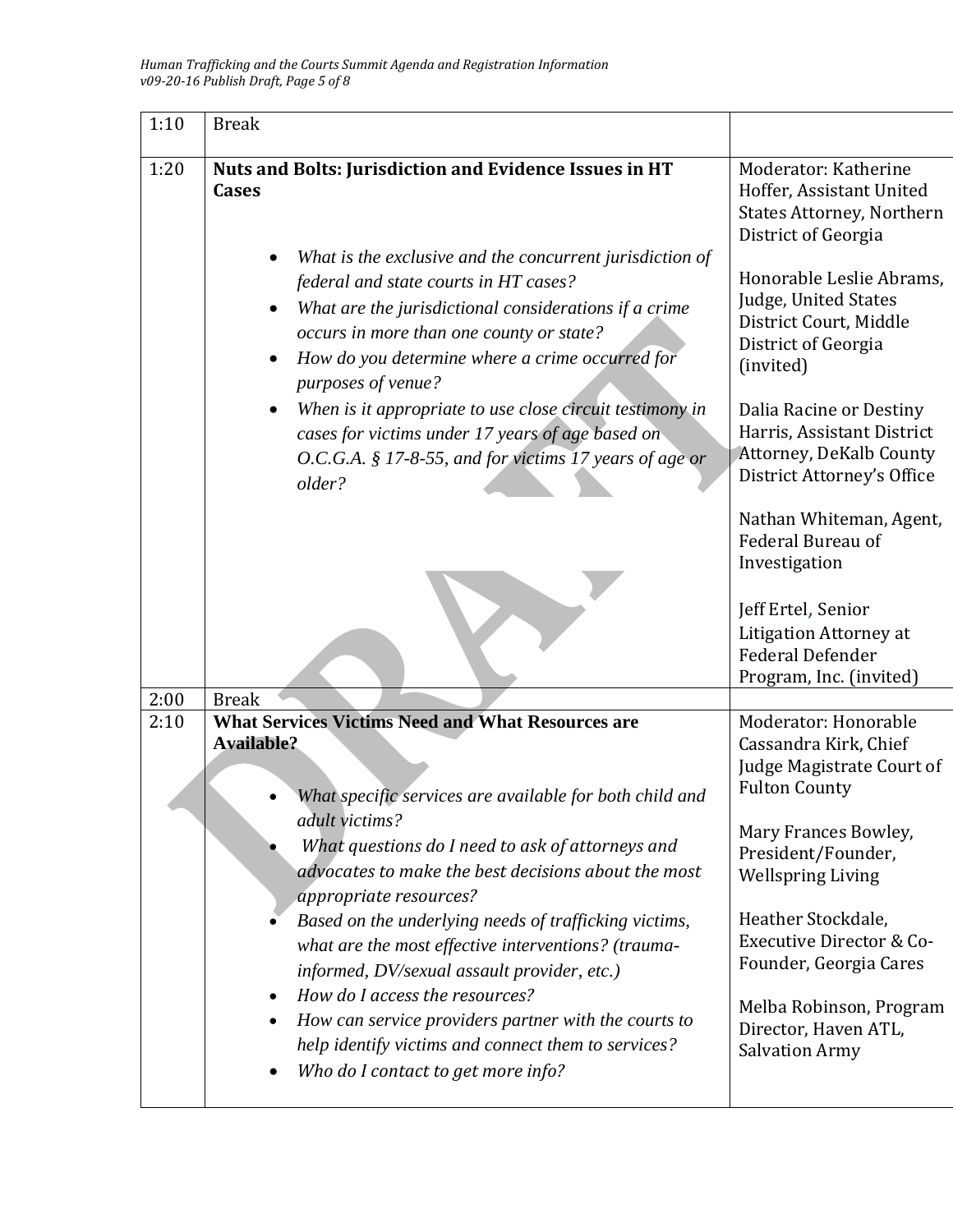|      |                                                                                                                                                                                                                                                                                                                                                                                                                                                                                                                                                                                                                                                                                                                                                                                                                                                               | Jeff Shaw, Director, Out of<br><b>Darkness</b>                                                                                                                                                                                                                                                                                                                                                                                                                          |
|------|---------------------------------------------------------------------------------------------------------------------------------------------------------------------------------------------------------------------------------------------------------------------------------------------------------------------------------------------------------------------------------------------------------------------------------------------------------------------------------------------------------------------------------------------------------------------------------------------------------------------------------------------------------------------------------------------------------------------------------------------------------------------------------------------------------------------------------------------------------------|-------------------------------------------------------------------------------------------------------------------------------------------------------------------------------------------------------------------------------------------------------------------------------------------------------------------------------------------------------------------------------------------------------------------------------------------------------------------------|
|      |                                                                                                                                                                                                                                                                                                                                                                                                                                                                                                                                                                                                                                                                                                                                                                                                                                                               |                                                                                                                                                                                                                                                                                                                                                                                                                                                                         |
|      |                                                                                                                                                                                                                                                                                                                                                                                                                                                                                                                                                                                                                                                                                                                                                                                                                                                               |                                                                                                                                                                                                                                                                                                                                                                                                                                                                         |
| 3:00 | <b>Break</b>                                                                                                                                                                                                                                                                                                                                                                                                                                                                                                                                                                                                                                                                                                                                                                                                                                                  |                                                                                                                                                                                                                                                                                                                                                                                                                                                                         |
| 3:10 | <b>International Aspects of Human Trafficking in Georgia</b><br>Legal basis for state court jurisdiction in labor<br>$\bullet$<br>trafficking cases - what is the legal authority.<br>Substantive state law on labor trafficking - what are the<br>$\bullet$<br>elements of the offense and what are possible defenses?<br>Brief description of labor trafficking case that was<br>$\bullet$<br>prosecuted (either in state or federal court)<br>What the law states regarding certification - what is the<br>legal authority that allows a state court judge to sign a<br>certification based on the Violence Against Women's<br>Act and Trafficking Victim Protection Act.<br>What factors (for and against) should a state court<br>$\bullet$<br>judge consider in deciding to sign the certification.<br>Resources specifically for foreign-born victims. | Moderator: Ambassador<br>Susan Coppedge,<br>Ambassador-at-Large to<br><b>Monitor and Combat</b><br><b>Trafficking in Persons</b><br>and Senior Advisor to the<br>Secretary of State<br>(invited)<br>Alia El-Sawi, Victim<br>Assistance Specialist,<br><b>Immigration and Customs</b><br>Enforcement, Homeland<br><b>Security Investigations</b><br>Shinji Morokuma,<br>Program Director,<br>Office of Court<br>Professionals,<br>Administrative Office of<br>the Courts |
|      |                                                                                                                                                                                                                                                                                                                                                                                                                                                                                                                                                                                                                                                                                                                                                                                                                                                               | <b>Additional Panelists to</b><br>be Announced Shortly                                                                                                                                                                                                                                                                                                                                                                                                                  |
| 3:40 | <b>Break</b>                                                                                                                                                                                                                                                                                                                                                                                                                                                                                                                                                                                                                                                                                                                                                                                                                                                  |                                                                                                                                                                                                                                                                                                                                                                                                                                                                         |
| 3:50 | <b>Judicial Ethics Discussion</b>                                                                                                                                                                                                                                                                                                                                                                                                                                                                                                                                                                                                                                                                                                                                                                                                                             | Moderator: Rich Reaves,<br>Executive Director,<br>Institute of Continuing<br>Judicial Education<br>Honorable Cassandra<br>Kirk, Chief Judge<br>Magistrate Court of<br><b>Fulton County</b><br>Honorable Bonnie                                                                                                                                                                                                                                                          |
|      |                                                                                                                                                                                                                                                                                                                                                                                                                                                                                                                                                                                                                                                                                                                                                                                                                                                               | <b>Chessher Oliver</b>                                                                                                                                                                                                                                                                                                                                                                                                                                                  |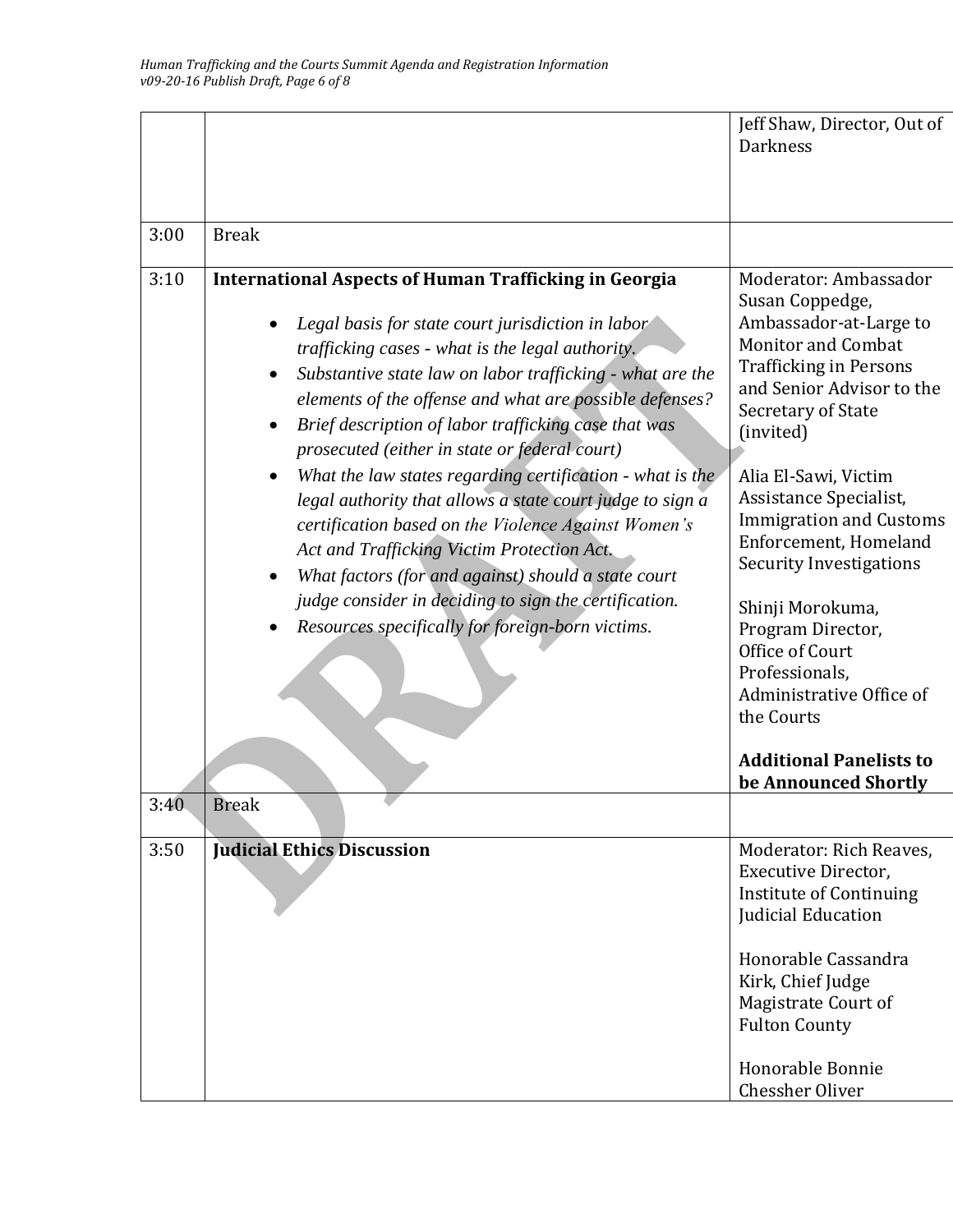|      |                                                                                     | Northeastern Circuit<br><b>Superior Court</b>                                                                                                                                                                                |
|------|-------------------------------------------------------------------------------------|------------------------------------------------------------------------------------------------------------------------------------------------------------------------------------------------------------------------------|
|      |                                                                                     | Honorable Robert V.<br>Rodatus<br>Presiding Judge, Gwinnett<br>Circuit Juvenile Court                                                                                                                                        |
|      |                                                                                     | <b>Additional Panelist to</b><br>be Announced Shortly                                                                                                                                                                        |
| 4:20 | <b>Break</b>                                                                        |                                                                                                                                                                                                                              |
| 4:30 | Final Thoughts from our Out-of State Guests                                         | Moderator: Attorney<br><b>General Sam Olens</b>                                                                                                                                                                              |
|      |                                                                                     | Honorable Fernando<br>Camacho, Judge, Suffolk<br>County Court, 10th<br>Judicial District, Court of<br>Claims Judge and Acting<br>Supreme Court Justice,<br>originator of the first<br>human trafficking court in<br>New York |
|      |                                                                                     | Ambassador Susan<br>Coppedge, Ambassador-<br>at-Large to Monitor and<br>Combat Trafficking in<br>Persons and Senior<br>Advisor to the Secretary<br>of State (invited)<br>Danielle Malangone,<br>Director, National Anti-     |
|      |                                                                                     | Trafficking Strategies,<br><b>Center for Court</b><br>Innovation.                                                                                                                                                            |
| 4:50 | <b>Closing Remarks</b>                                                              | <b>Attorney General Sam</b><br>Olens                                                                                                                                                                                         |
| 4:55 | CJE Portion of the Program will Adjourn                                             |                                                                                                                                                                                                                              |
| 5:00 | Reception with Light Refreshments and Beer & Wine (included<br>in registration fee) |                                                                                                                                                                                                                              |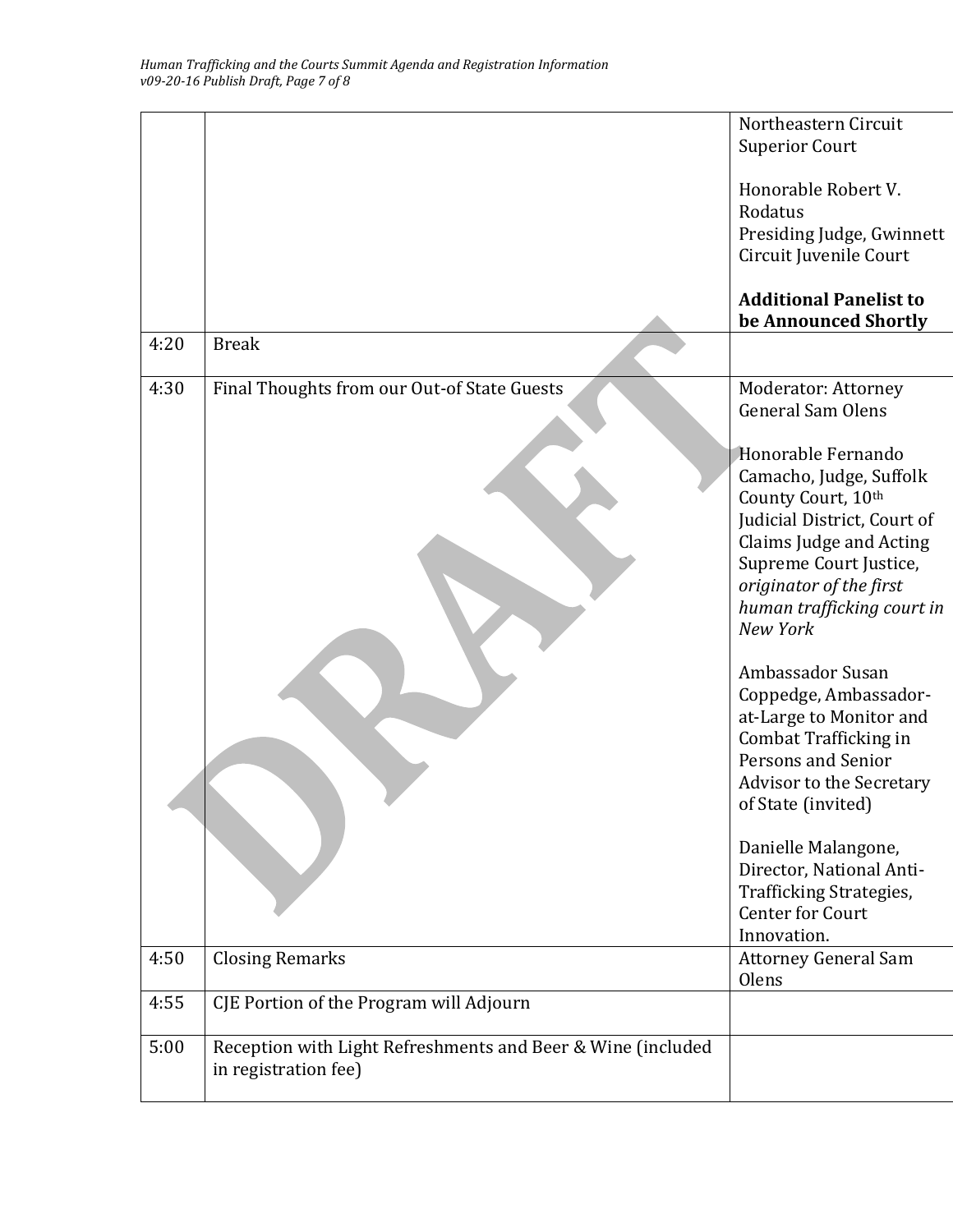*Human Trafficking and the Courts Summit Agenda and Registration Information v09-20-16 Publish Draft, Page 8 of 8*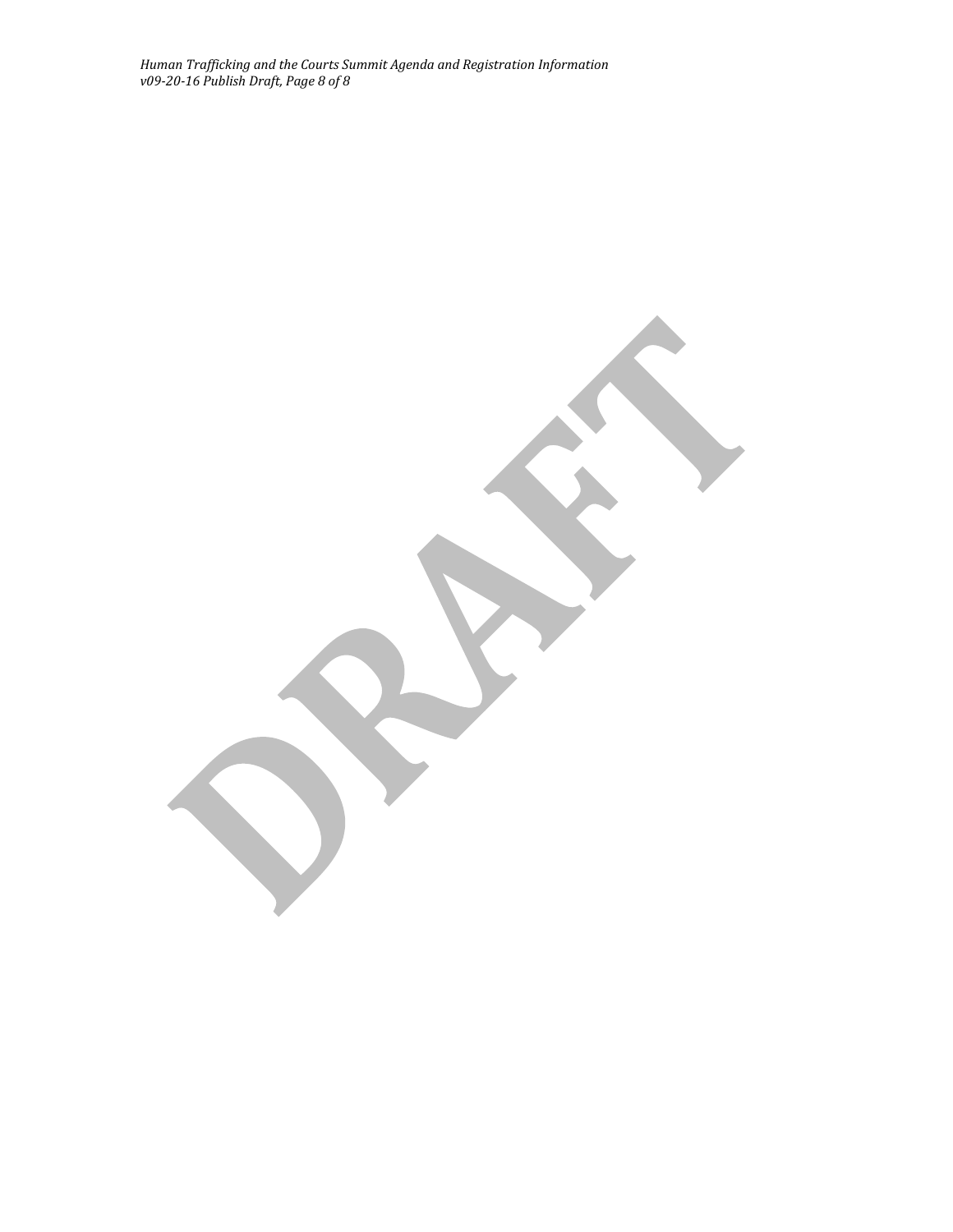Target Attendance -- 270 attendees – open to judges first and then to the general public President's Dining Room, University Center, Mercer University

Open registration by September 15

Master of Ceremonies – To Be Decided

Questions will be received from the audience on index cards, reviewed and read to the panel by the moderator

| 9 am to 9:50 am         | Registration                                                                                                                                                                                                                                                                    |                                                                                                          |
|-------------------------|---------------------------------------------------------------------------------------------------------------------------------------------------------------------------------------------------------------------------------------------------------------------------------|----------------------------------------------------------------------------------------------------------|
| 9:50 am to 10:00 am     | Moderator Welcome and Program Overview                                                                                                                                                                                                                                          |                                                                                                          |
| 10 am to 10:05 am       | Welcome                                                                                                                                                                                                                                                                         | <b>Chief Justice Hugh</b><br><b>Thompson (confirmed)</b>                                                 |
| 10:05 am to 10:10<br>am | <b>CMCJ President Remarks</b>                                                                                                                                                                                                                                                   | Judge Gary Jackson,<br><b>Atlanta Municipal Court</b>                                                    |
| 10:10 am to 11 am       | Video in Courts/Open Courtrooms<br>While it is true that many appeals courts at the<br>State level agree that video should be recorded of<br>court proceedings in appeals courts, most seem to                                                                                  | Jane Hansen - Supreme<br><b>Court Public Information</b><br>Officer • Moderator -<br>confirmed           |
|                         | agree that trial courts create different concerns.<br>Does the use of video by citizens in court have any                                                                                                                                                                       | <b>Chief Justice Leah Ward</b><br>Sears (Ret.), Partner,<br><b>Schiff Harden - confirmed</b>             |
|                         | open courtrooms dimensions? If it does, what are<br>those dimensions?                                                                                                                                                                                                           | Hon. Verda Colvin, Judge,                                                                                |
|                         | And, if video is to be allowed, how much should we<br>allow citizens to record what is going on in court?                                                                                                                                                                       | <b>Macon Circuit Superior</b><br>Court (invited)                                                         |
|                         | In the not too distant past, few people had access<br>to video cameras, and such cameras were<br>cumbersome. Today, virtually everyone has a<br>smart phone with video capability. Should courts<br>control this use, or is the use of video in court by                        | Hollie Manheimer,<br><b>Executive Director Georgia</b><br><b>First Amendment</b><br>Foundation (invited) |
|                         | citizens something we should get comfortable<br>with?                                                                                                                                                                                                                           | Hon. Ashley Wright, District<br>Attorney, Richmond County                                                |
|                         | The Access and Fairness Committee of the<br>Supreme Court, of course, has looked at this issue,<br>as have some of the Court Councils.                                                                                                                                          |                                                                                                          |
|                         | In the past, the various court rules have limited<br>video access to the press, but in this day and age<br>of bloggers, tweeters, facebook posters, and<br>snapchat and periscope users, should courts<br>continue to curtail the use of video by private<br>citizens in court? |                                                                                                          |
|                         | If so, what guiding principles should courts review<br>to determine if video use should be allowed?                                                                                                                                                                             |                                                                                                          |
|                         | And, if not, are there any concerns raised by<br>allowing anyone to video at anytime?<br>It might be nice to have a panel including an                                                                                                                                          |                                                                                                          |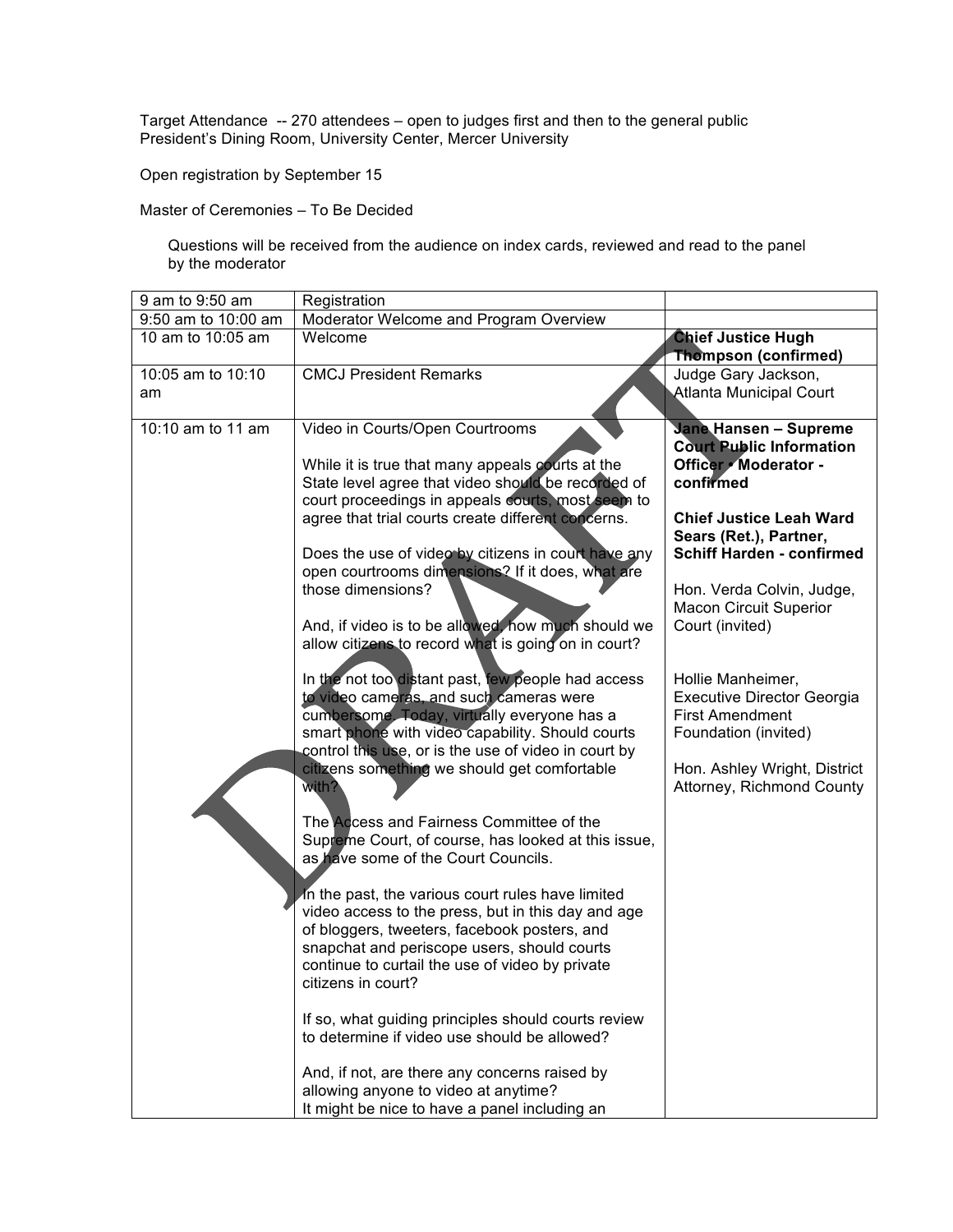|                        | appellate court judge, a superior court judge, a<br>municipal court judge, a member of the press, a<br>prosecutor and a public defender to talk about<br>these issues. Maybe answer 5 questions on point<br>during an hour session on this issue.                                                   |                                                                                                                                                                                                                                                                                                                                                                                                                                                                                                                 |
|------------------------|-----------------------------------------------------------------------------------------------------------------------------------------------------------------------------------------------------------------------------------------------------------------------------------------------------|-----------------------------------------------------------------------------------------------------------------------------------------------------------------------------------------------------------------------------------------------------------------------------------------------------------------------------------------------------------------------------------------------------------------------------------------------------------------------------------------------------------------|
| 11 am to 11:10 am      | <b>Break</b>                                                                                                                                                                                                                                                                                        |                                                                                                                                                                                                                                                                                                                                                                                                                                                                                                                 |
| 11:10 am to 12<br>Noon | Presentation on Georgia Criminal Justice Reform<br>Council                                                                                                                                                                                                                                          | Judge Michael Boggs,<br>Georgia Court of Appeals<br>(invited)                                                                                                                                                                                                                                                                                                                                                                                                                                                   |
| 12 Noon to 12:50 pm    | Presentation on Department of Justice Ferguson<br>Report and Court Reform                                                                                                                                                                                                                           | <b>Judge Leslie Spornberger</b><br>Jones, Municipal Court of<br><b>Athens-Clarke County -</b><br>confirmed                                                                                                                                                                                                                                                                                                                                                                                                      |
| 12:50 am to 2:00 pm    | Lunch                                                                                                                                                                                                                                                                                               | <b>Deputy Attorney General</b><br>Sally Yates (invited)                                                                                                                                                                                                                                                                                                                                                                                                                                                         |
| $2:00$ pm to 2:50 pm   | The Process is the Punishment A different<br>process in lower level courts<br>https://www.russellsage.org/publicati<br>process-<br>punishment<br>e/20108780?seq<br>https://www.jstor.org/stal<br>pag<br>e scan tab contents<br>https://www.russellsage.org/publisa<br><b>process-</b><br>punishment | Rusi Patel, Assistant<br>General Counsels, GMA .<br>Moderator (invited)<br>--southern center for human<br>rights presenter TBD<br>(invited)<br><b>Honorable Rebecca Grist</b><br>- Solicitor General Bibb<br><b>County and Immediate</b><br>Past President, Georgia<br><b>Association of Solicitor</b><br><b>Generals - confirmed</b><br>A criminal defense attorney<br>is being invited.<br>Judge Harold McLendon of<br><b>Dublin</b><br>(invited)<br><b>Attorney and Minister</b><br><b>Francys Johnson -</b> |
| 2:50 pm to 3:00 pm     | <b>Break</b>                                                                                                                                                                                                                                                                                        | confirmed                                                                                                                                                                                                                                                                                                                                                                                                                                                                                                       |
| 3:00 pm to 3:50 pm     | The role of the legislative branch, the executive<br>branch (like DOJ), the role of the community, and<br>the role of judges in creating change<br>http://www.newsweek.com/unconstitutional-jail-<br>poor-cant-pay-bail-492144                                                                      | Rick Deane - Moderator<br>(invited)<br>Senator John Flanders<br>Kennedy, Jr. (invited)                                                                                                                                                                                                                                                                                                                                                                                                                          |